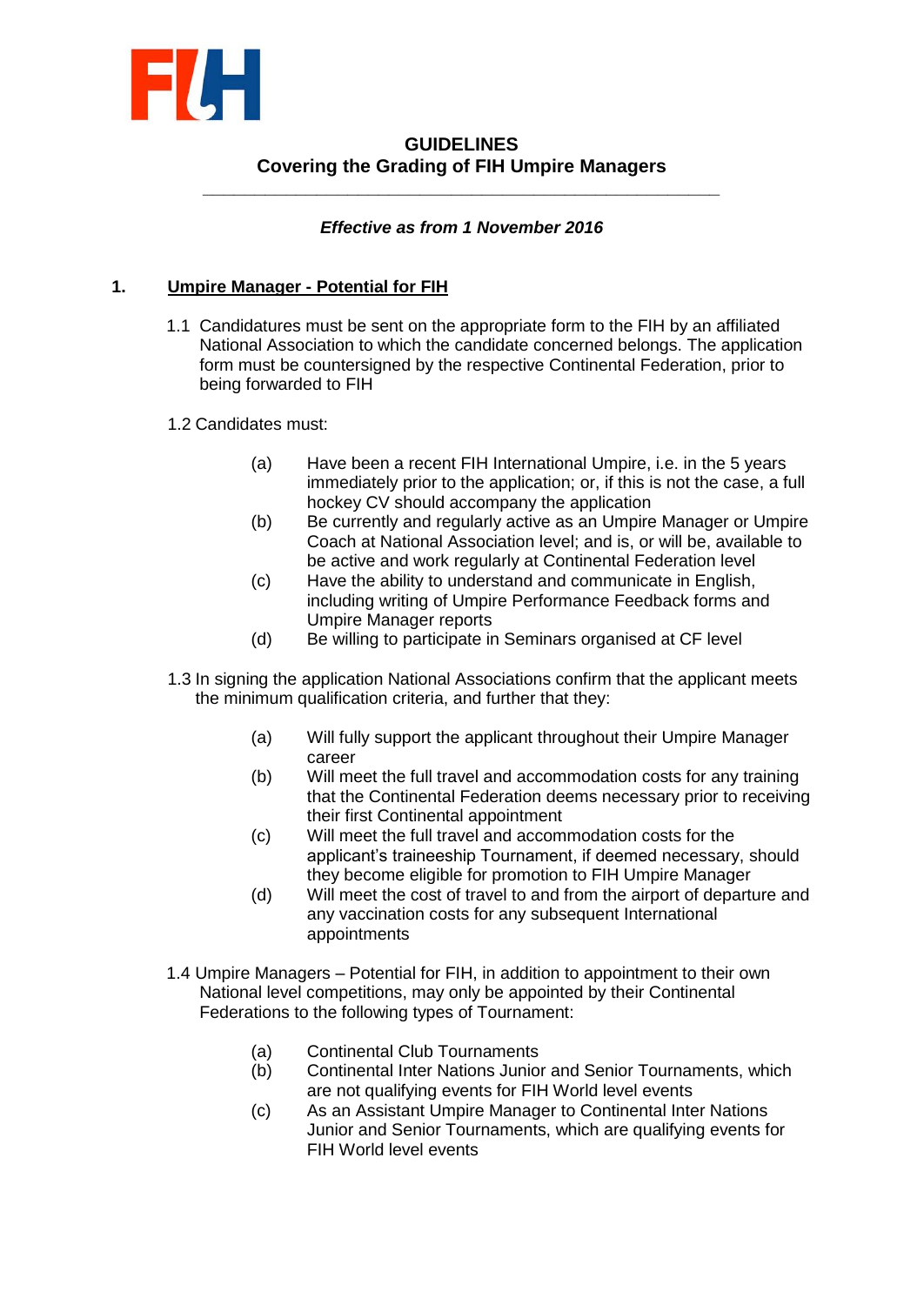(d) Umpire Managers – Potential for FIH who show early signs of potential for promotion to beyond FIH Umpire Manager may also be appointed as part of more experienced Umpire Managers teams to events such as Champions Trophies, World League Rounds 3 & 4, Junior World Cups, Youth Olympic Games, or appointed in their own right to World League Rounds 1 & 2.

### **2. FIH Umpire Manager**

*Guidelines 2.1, 2.2 & 2.3 recognise that there is a restricted amount of hockey in some areas of the World. It provides an entry level into the system at FIH Umpire Manager for candidates whose opportunities within their own Continental Federation are restricted, due to the limited amounts of Tournaments and appointment opportunities.*

- 2.1 Candidatures must be sent on the appropriate form to the FIH by an affiliated National Association to which the Umpire Manager concerned belongs. The application form must also be countersigned by the respective Continental Federation, prior to being forwarded to FIH
- 2.2 Candidates must:
	- (a) Have been a recent FIH International (preferably Grade 1) Umpire, i.e. in the 5 years immediately prior to the application; or, if this is not the case, a full hockey CV should accompany the application
	- (b) Be currently and regularly active as an Umpire Manager or Umpire Coach at National Association level; and is, or will be, available to be active and work regularly at Continental Federation level
	- (c) Have the ability to be able to work regularly at International level
	- (d) Have the ability to understand and communicate in English, including writing of Umpire Performance Feedback forms and Umpire Manager reports
	- (e) Undergo a traineeship at a Tournament, and be willing to participate in Seminars organised at CF or FIH level
- 2.3. In signing the application National Associations confirm that the applicant meets the minimum qualification criteria, and further that they:
	- (a) Will fully support the applicant throughout their Umpire Manager career
	- (b) Will meet the full travel and accommodation costs for the applicant's traineeship Tournament.
	- (c) Will meet the cost of travel to and from the airport of departure and any vaccination costs for any subsequent International appointments
- 2.4 To be upgraded to this level the Umpire Manager Potential for FIH, must:
	- (a) Have achieved the necessary capabilities and criteria, and therefore a minimum mark of 7.00 in Tournaments as per Guideline 1.4. A clear trend of *consistent* Tournament performances will need to be demonstrated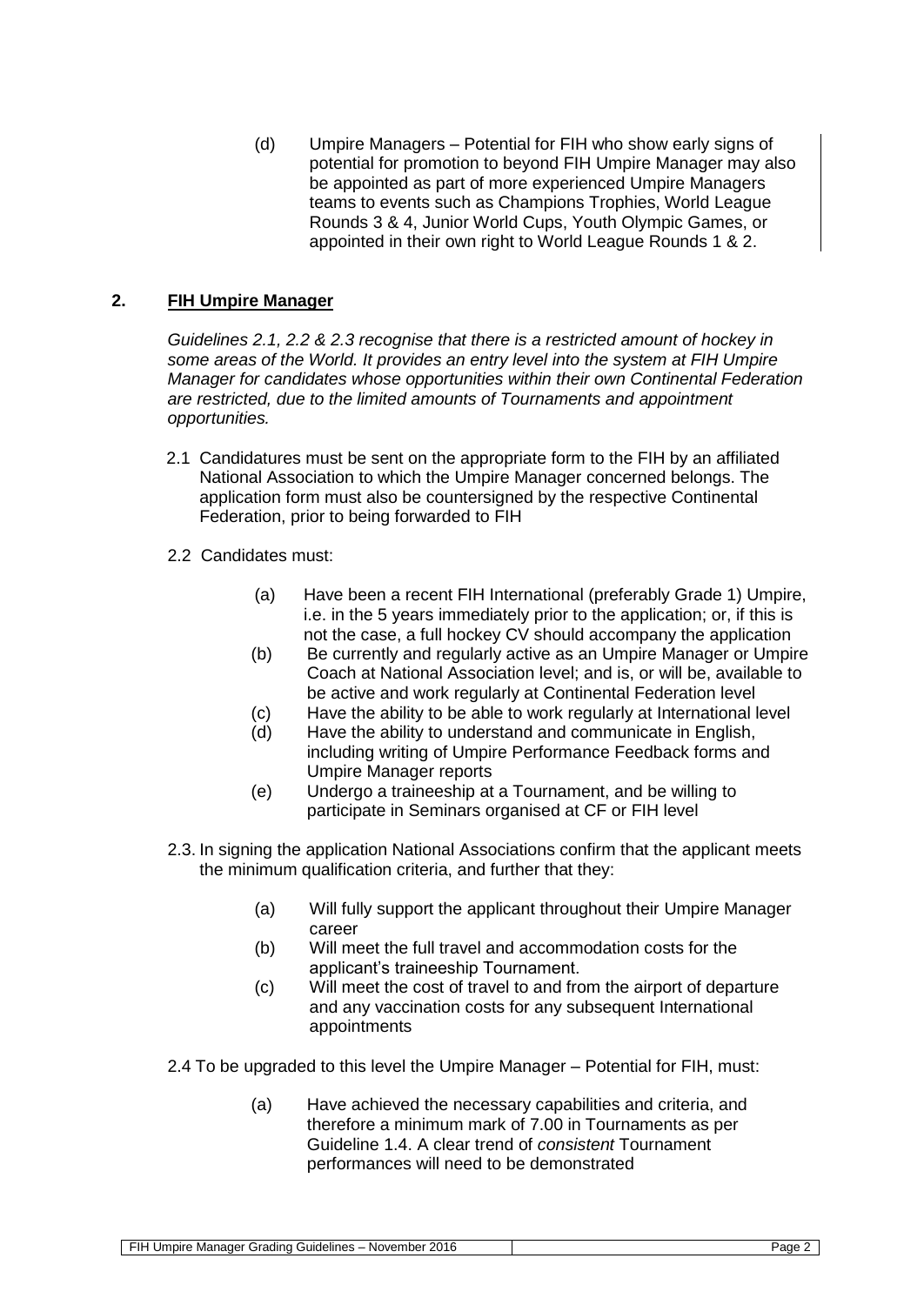- (b) Have been appointed as an Umpire Manager to Continental Tournaments on a regular basis i.e. in the 2 years immediately prior to the application
- (c) Undergo a traineeship at a Tournament, and be willing to participate in Seminars organised at FIH level. For the purposes of the traineeship, the candidate may be appointed to a Continental Tournament provided that the appointed Umpire Manager is an FIH Grade 1 Umpire Manager, or an experienced FIH Umpire Manager (approved by the FIH to conduct the traineeship)
- 2.5 FIH Umpire Managers may be appointed to the following types of Tournament (in addition to the ones provided for under Guideline 1.4):
	- (a) FIH Champions Challenges II
	- (b) 4-7 Nations Invitational Tournaments
	- (c) World Leagues Rounds 1 & 2
	- (d) Continental Inter Nations Junior and Senior Tournaments, which are qualifying events for FIH World level events
	- (e) As an Assistant Umpire Manager (AUM) to:
		- World League Round 3
		- FIH Champions Challenges I
		- FIH Junior World Cups
		- Youth Olympic Games
		- FIH Indoor World Cups

NB. FIH Umpire Managers who show early signs of potential for FIH World Panel may also be appointed as AUMs to FIH Champions Trophies, World League Round 4, World Cups and Olympic Games, as part of a more experienced team.

### **3. FIH Grade 1 Umpire Manager**

- 3.1. To be upgraded to this level the Umpire Manager must:
	- (a) Have achieved the necessary capabilities and criteria, and therefore a minimum mark of 8.00 in Tournaments as per Guideline 2.5. A clear trend of *consistent* Tournament performances will need to be demonstrated
	- (b) Have been appointed as an Umpire Manager or Assistant Umpire Manager to Tournaments on a regular basis i.e. in the 3 years immediately prior to the upgrading An appointment, or appointments, as an AUM (in addition to any traineeship) will be essential to developing the expertise necessary to become an FIH Grade 1 Umpire Manager.
- 3.2. FIH Grade 1 Umpire Managers may be appointed to the following types of Tournament (in addition to the ones provided for under Guideline 2.5):
	- (a) World League Round 3
	- (b) FIH Champions Challenges I
	- (c) FIH Junior World Cups
	- (d) Youth Olympic Games
	- (e) FIH Indoor World Cups
	- (f) As an Assistant Umpire Manager (AUM) to:

FIH Umpire Manager Grading Guidelines – November 2016 | Page 3 | Page 3 | Page 3 | Page 3 | Page 3 | Page 3 | Page 3 | Page 3 | Page 3 | Page 3 | Page 3 | Page 3 | Page 3 | Page 3 | Page 3 | Page 3 | Page 3 | Page 3 | Page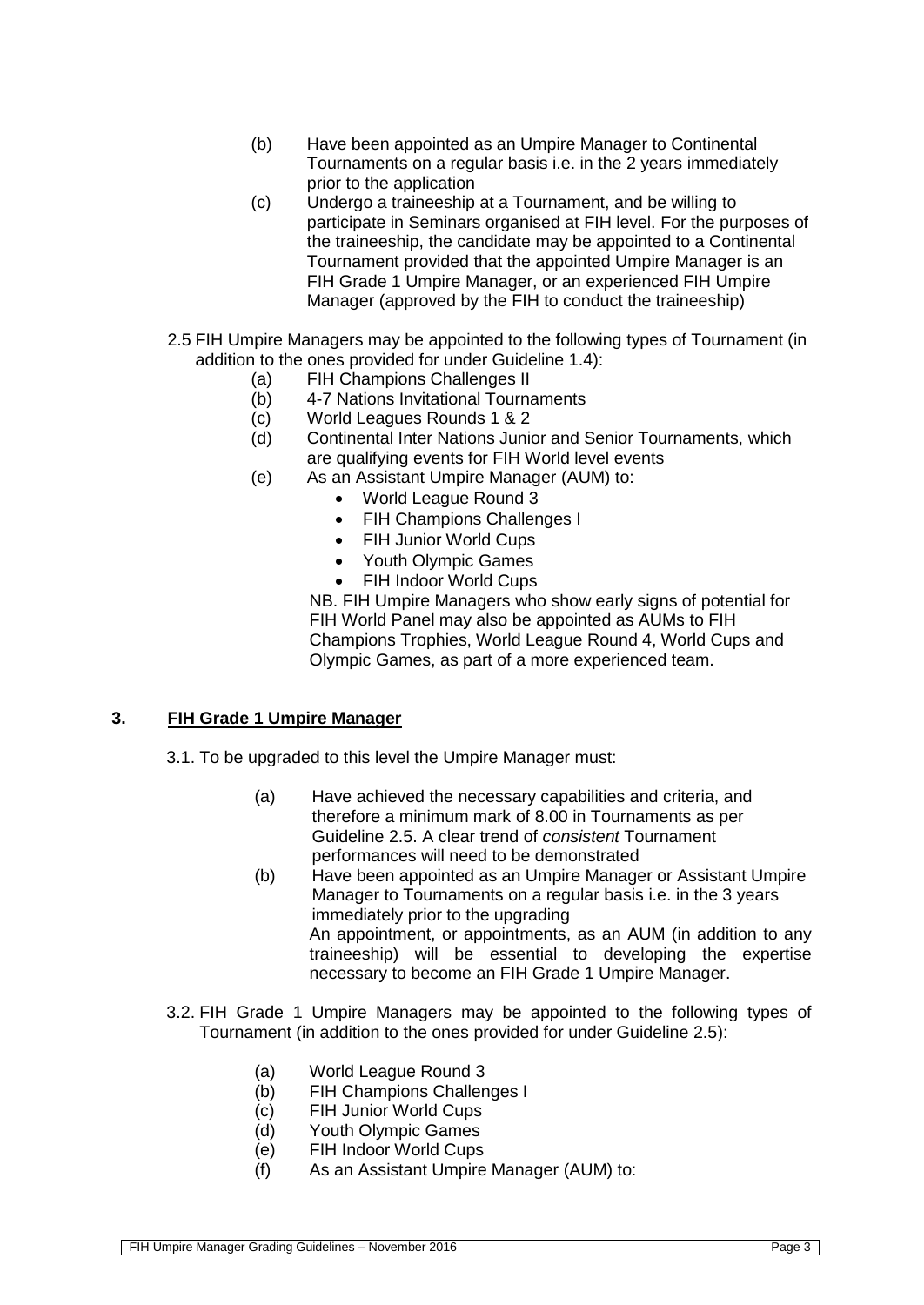- Olympic Games
- FIH World Cups
- FIH Champions Trophies
- World League Round 4

NB. FIH Grade 1 Umpire Managers who are close to or who show potential for FIH World Panel may be appointed as UMs to FIH Champions Trophies.

### **4. FIH World Panel Umpire Manager**

- 4.1. To be upgraded to this level the Umpire Manager must:
	- (a) Have achieved the necessary capabilities and criteria, and therefore a minimum mark of 9.00 in Tournaments as per Guideline 3.2. A clear trend of *consistent* Tournament performances will need to be demonstrated
	- (b) Have been appointed as an Umpire Manager or Assistant Umpire Manager to Tournaments on a regular basis i.e. in the 3 years immediately prior to the upgrading
	- (c) An appointment, or appointments, as an AUM will be essential to developing the expertise necessary to become an FIH World Panel Umpire Manager
- 4.2 FIH World Panel Umpire Managers may be appointed to the following types of Tournaments (in addition to the ones provided for under Guideline 3.2):
	- (a) Olympics Games
	- (b) FIH World Cups
	- (c) FIH Champions Trophies
	- (d) World League Round 4

### **5. Inactive Umpire Managers of all grades at Continental and FIH level**

- 5.1 The position of active Umpire Manager of any grade will cease:
	- (a) Upon own request or notification of retirement;<br>(b) Upon ceasing to be regularly active as an Ump
	- Upon ceasing to be regularly active as an Umpire Manager at National Association level;
	- (c) After four consecutive years without being appointed as an Umpire Manager or Assistant Umpire Manager to any of the Continental or FIH Tournaments indicated in the Guidelines 1.4, 2.5, 3.2 & 4.2
	- (d) At the discretion of the Umpiring Committee upon receipt of a report of unacceptable actions/behaviour or poor performance;
- 5.2 Inactive Umpire Managers will no longer be eligible for appointment to Tournaments by the Continental Federations or FIH. However, a National Association may still re-nominate a non-active Umpire Manager, provided that they are still active at National level. Upon being appointed to an event and achieving the necessary capabilities and criteria, and therefore an appropriate mark, they will returned to the active list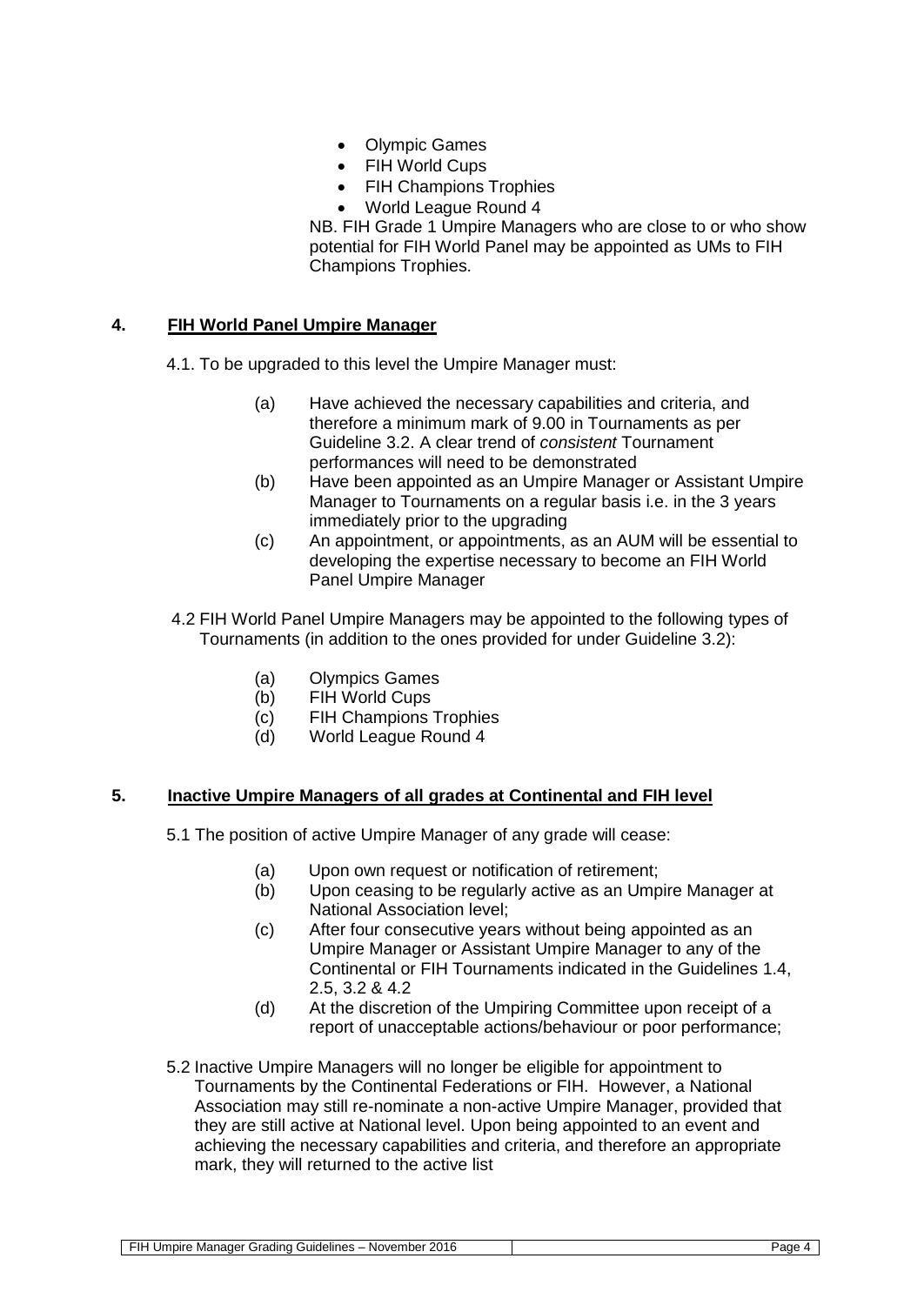## **6. Career Path of FIH International Umpire Managers**

6.1 The performance of Umpire Managers at Tournaments will be assessed primarily by the Tournament Director, with input from Technical Officers if relevant, the umpiring team and possible input from Team Managers/Coaches. The required capabilities for each Grade of Umpire Manager are as set out below; it will also be necessary to achieve the criteria for each capability (as laid out in the Umpire Manager Mark Sheet)

Written comment on the performance and qualities of the Umpire Manager will be incorporated in the TD Report Form and the Umpire Manager Performance Feedback Form.

6.2 The main capabilities are as follows:

### **POTENTIAL FOR FIH**

- Technical appreciation of the various hockey skills / game strategies evident
- Ability to interact with team management structures (incl. coaches) evident
- Ability to coach umpires to higher level performance evident (advise, correct, encourage …)
- A good communicator (verbally, in print …)
- Presentation skills clearly evident
- Organisational skills clearly evident
- A team player within the TECHNICAL OFFICIALS structure
- Ability to use 'high performance' support system positively for analysis (Sportscode, Gamebreaker, Dartfish …)
- Regularly active as an Umpire Manager or Coach at National level, and available for Continental level
- Commitment to a 'career' in UM to ensure investment by FIH is justified

#### **FIH**

- Technical appreciation of the various hockey skills / game strategies at advanced level
- BRIEFING ability, showing understanding of various game strategies / skills
- Ability to manage and build relationships with team management (incl. coaches) structures
- Advanced technical appreciation of the game to 'coach' umpires to better performances
- Leadership skills clearly evident
- Ability to build an umpiring team and create favorable 'work' environment evident
- Ability to manage 'difficult' situations clearly evident (protests, poor umpiring performances ...)
- Organisational skills at advanced levels
- Ability to communicate with umpires effectively pre, during and post events at high level
- Feedback, report writing skills at highest level

### **FIH GRADE 1**

Technical appreciation of game strategies / skills at very high level